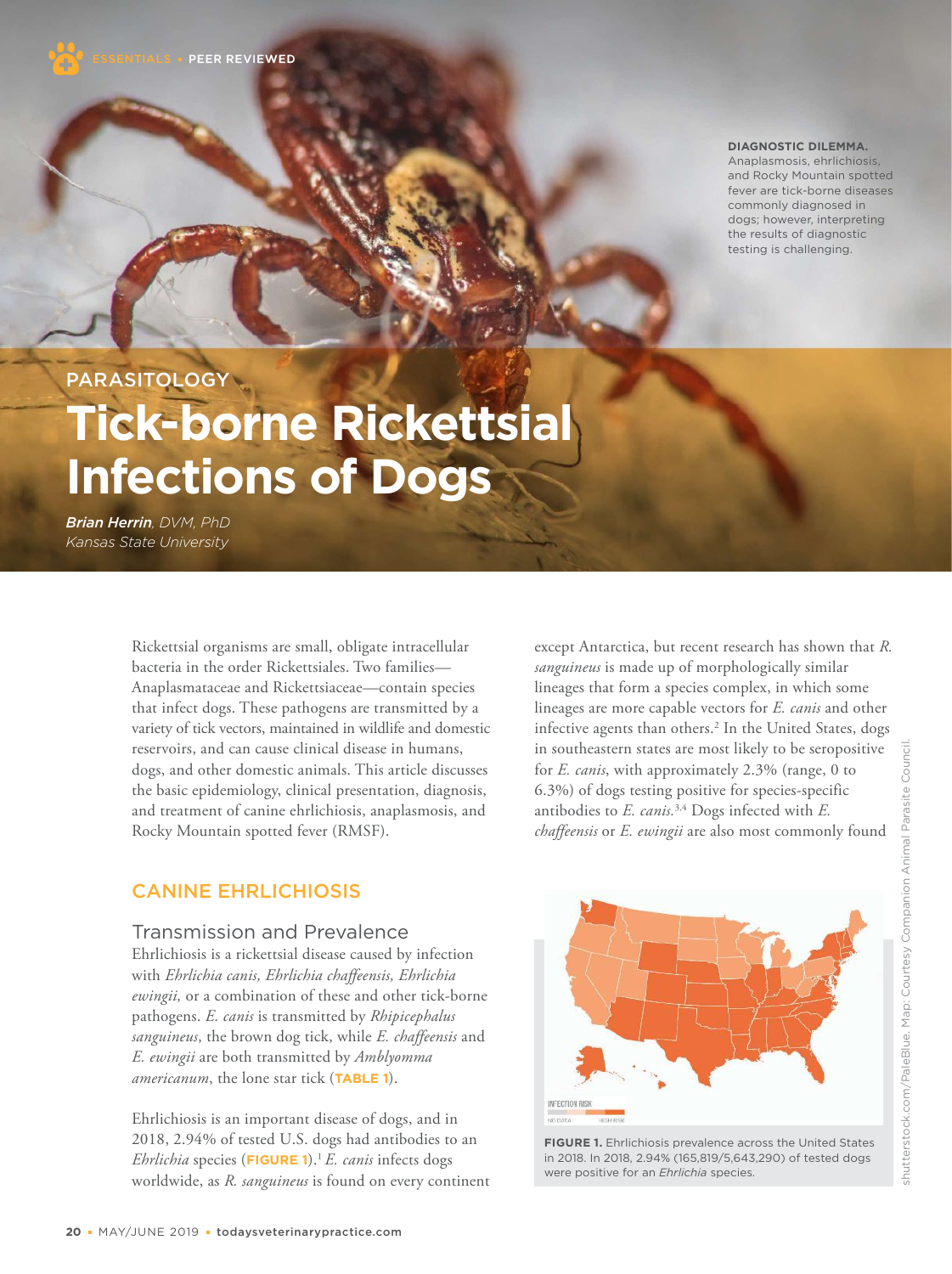

#### **Table 1 Common Rickettsial Pathogens**

*\*Recently,* R. sanguineus *and* A. americanum *have also been implicated in transmitting* R. rickettsii *to humans and/or dogs.* 

in southeastern states, but that distribution is expanding with the movement of *A. americanum* as far north as Maine.3,4 Several other *Ehrlichia* species, including an *Ehrlichia muris*-like agent and Panola Mountain *Ehrlichia,* have been reported sporadically in dogs, but their clinical significance is still unknown.

# Clinical Signs

The clinical manifestations of ehrlichiosis vary according to *Ehrlichia* species and strain, host immune response and overall health, infectious dose of the pathogen, and co-infections acquired during tick feeding. Domestic dogs are the maintenance host for *E. canis* and all life stages of its tick vector, which can lead to large numbers of animal exposed to a high infectious dose of the bacteria.

Canine ehrlichiosis from *E. canis* infection is a febrile disease characterized by myalgia, splenomegaly, lymphadenopathy, and bleeding disorders caused by decreased platelet numbers and function.<sup>5</sup> The acute infection occurs 2 to 4 weeks after transmission and can progress to a life-threatening bleeding diathesis (e.g., petechial hemorrhages, epistaxis, hematuria) and neurologic abnormalities (e.g., ataxia, head tilt, seizures) if not treated. This wide range of clinical signs appears to be related to the strain and dose of *E. canis*  to which the dog is exposed, although some breeds, particularly German shepherds, appear to be more susceptible, pointing to other host factors.

Clinical disease associated with *E. ewingii* and *E. chaffeensis* is typically much less severe than that seen with *E. canis* infection. The most common clinical signs associated with *E. ewingii* infection include lethargy, fever, lameness, lymphadenomegaly, peripheral edema, and thrombocytopenia, but disease can progress to more severe neurologic abnormalities. The lameness may appear to shift between legs as the neutrophilic polyarthritis waxes and wanes. *E. chaffeensis* is primarily a pathogen of humans, and only mild clinical signs have been reported in experimental infections of dogs.<sup>6</sup>

Regardless of disease severity, dogs appear to remain infected with *Ehrlichia* species long-term, especially if not treated appropriately. Therefore, dogs may have chronic, subclinical infections that can be comorbid with other disease processes.

# CANINE ANAPLASMOSIS

#### Transmission and Prevalence

Infection with either *Anaplasma phagocytophilum* or *Anaplasma platys* can result in clinical disease in dogs. *A. phagocytophilum* is transmitted by *Ixodes scapularis*, and *I. pacificus*, the blacklegged and Western blacklegged ticks, respectively, and *A. platys* is transmitted by *R. sanguineus.* In 2018, 3.23% of tested U.S. dogs had antibodies to an *Anaplasma* species, with the highest prevalence in the Northeast and upper Midwest regions of the United States, associated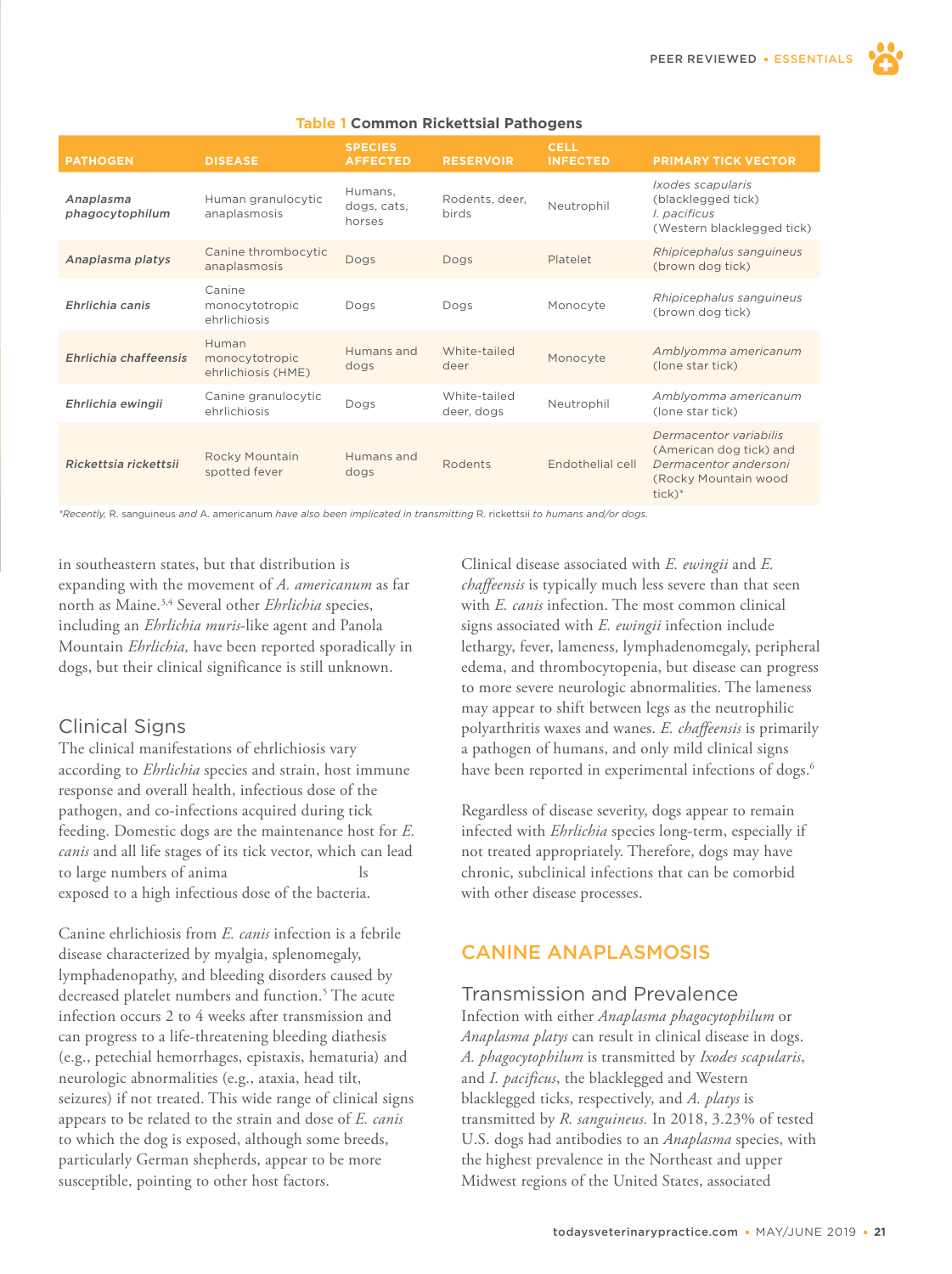

**FIGURE 2.** Anaplasmosis prevalence across the United States in 2018. In 2018, 3.23% (182,253/5,637,347) of tested dogs were positive for an *Anaplasma* species.

predominantly with *Ixodes* transmission of *A. phagocytophilum* (**FIGURE 2**).<sup>7</sup> Similar to *E. canis*, transmission of *A. platys* appears to require the appropriate lineage of *R. sanguineus*, but it is commonly found in *R. sanguineus* in tropical areas. This accounts for cases of anaplasmosis and antibodies to an *Anaplasma* species in the southern United States; anaplasmosis may also be found in other U.S. regions when animals are transported from endemic areas.<sup>7</sup>

# Clinical Signs

Clinical manifestations of anaplasmosis differ depending on the infecting species. Dogs infected with *A. phagocytophilum* often present with a fever and lameness due to a neutrophilic polyarthritis. Other pathologic changes consistent with a tick-borne infection, such as lymphadenopathy and splenomegaly, are also possible. Many serologically positive dogs remain clinically normal, but clinical signs may appear later in conjunction with an immunosuppressive event (e.g., course of steroids).<sup>8</sup> The hallmark of *A. platys* infection is a waxing and waning thrombocytopenia caused by bacterial invasion and destruction of platelets. This can lead to a bleeding diathesis that is exacerbated by concurrent infection with other tick-borne diseases, such as *E. canis.*

# CANINE ROCKY MOUNTAIN SPOTTED FEVER

# Transmission

Of the rickettsial diseases of dogs, RMSF, caused by *Rickettsia rickettsii*, is the most life threatening. The

geographic distribution of cases is not as clearly defined as the other diseases discussed owing to a lack of nationwide surveillance, nonspecific diagnostic tests, and changing tick vectors.

Historically, *R. rickettsii* was known to be transmitted by *Dermacentor variabilis* and *Dermacentor andersoni*  ticks in the United States*.* That changed in 2003 with a reported outbreak of RMSF associated with *R.*  sanguineus on a reservation in Arizona.<sup>9</sup> Several reports of *R. sanguineus* transmission of *R. rickettsii* in northern Mexico and the southwestern United States have since been published. Additionally, *A. americanum* has been shown to be a capable vector of *R. rickettsii*, and at least one human case of RMSF transmitted by a lone star tick has been reported.<sup>10</sup> Both of these new tick vectors are worrisome, as they are often present in high numbers within their respective ranges, readily feed on dogs and humans, and are currently changing their geographic distribution.

# Clinical Signs

Because *R. rickettsii* infects vascular endothelial cells, the resulting vasculitis can cause a range of clinical signs depending on where the infection develops and how disseminated it is. Dogs with RMSF typically present with a fever (102°F to 105°F) approximately 4 to 7 days after exposure. Widespread, abundant petechial hemorrhages on the mucous membranes or buccal cavity, macular to maculopapular skin rash, ocular or nasal discharge, and vascular injection of the sclera may also be seen.

Over time, dogs may begin to exhibit edema of the extremities, lymphadenomegaly, splenomegaly, and head or leg tremors.<sup>11</sup> One of the most common manifestations of late-stage disease is necrosis of the extremities, including the pinnae, feet, scrotum, and lips. Neurologic abnormalities (vestibular signs or altered mentation), myalgia, polyarthritis, and other signs of multiorgan failure are indicative of more severe, disseminated infection and carry a worse prognosis. Prompt diagnosis and initiation of treatment are key to preventing the progression of this disease.

# DIAGNOSING AND DIFFERENTIATING RICKETTSIAL INFECTIONS IN DOGS

A variety of diagnostic tests can assist with accurate diagnosis of tick-borne rickettsial infections in dogs,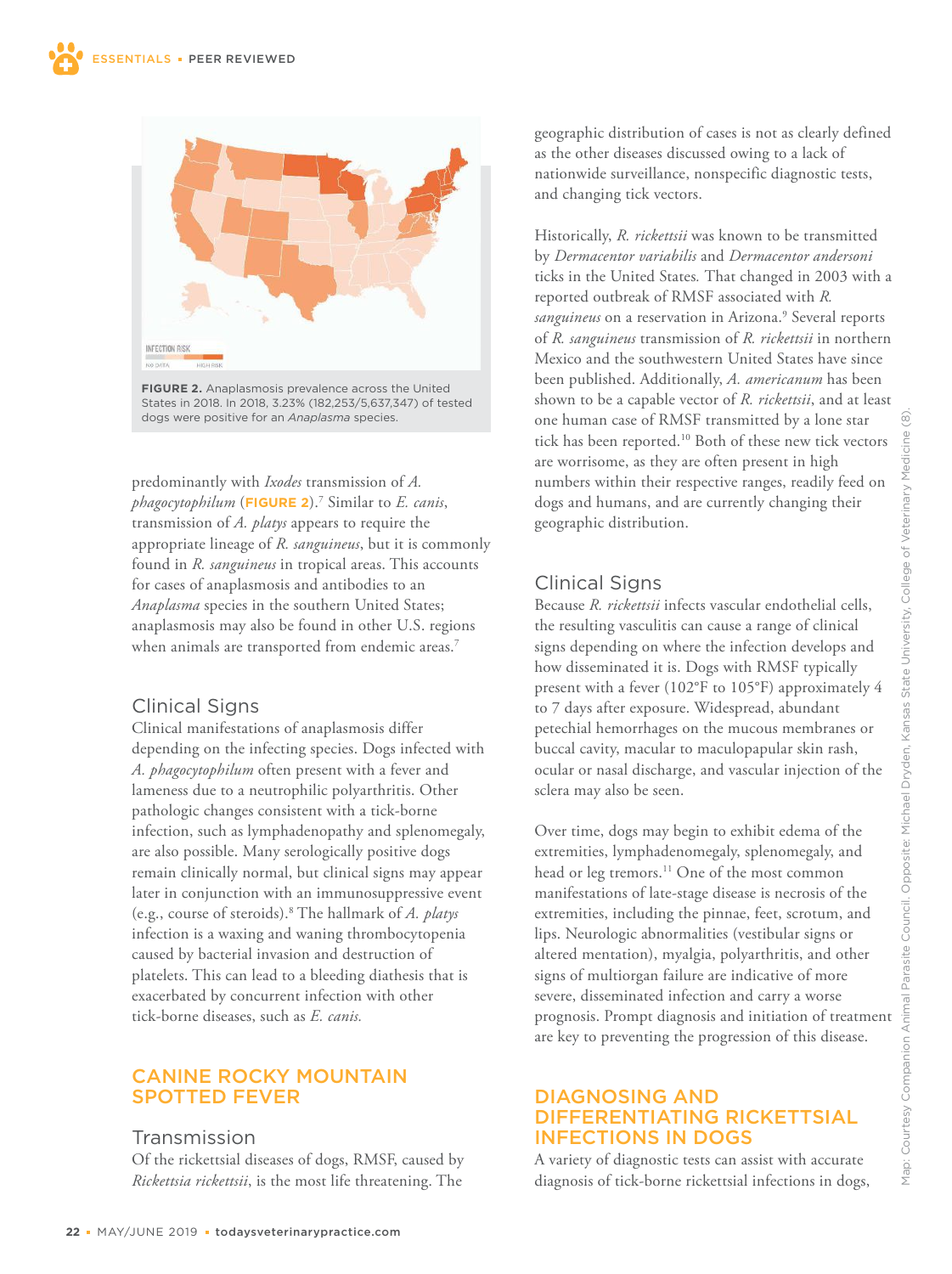PEER REVIEWEDESSENTIALS

but interpreting their results can be challenging. Therefore, multiple diagnostic tests or treatment before definitive diagnosis may be necessary for dogs with severe clinical signs.

The hallmark clinicopathologic finding of these rickettsial infections is thrombocytopenia, but dogs may also have hypoalbuminemia, anemia, and hyperbilirubinemia. No complete blood count or serum chemistry abnormalities are definitively diagnostic.

**Types of Ticks That Cause Rickettsial Infections**



**(A)** *A. americanum* female. **(B)** *A. americanum* male. **(C)** *Dermacentor variabilis* female. **(D)** *Dermacentor variabilis* male. *D. andersoni* is morphologically similar. **(E)** *Ixodes scapularis* female. **(F)** *Ixodes scapularis* male. *I. pacificus* is morphologically identical. **(G)** *Rhipicephalus sanguineus* female. **(H)** *Rhipicephalus sanguineus* male.

#### **Microscopy**

Microscopic examination of peripheral blood smears can help diagnose *Ehrlichia* and *Anaplasma* infections in dogs. *E. canis* and *E. chaffeensis* most commonly infect monocytes, *E. ewingii* and *A. phagocytophilum* infect neutrophils, and *A. platys* infects platelets. After invading the cell, the bacteria begin to replicate within a vacuole, forming a morula, which can be observed on a stained blood smear as a basophilic, granular, intracytoplasmic structure. The morulae of *E. ewingii* and *A. phagocytophilum* are more numerous in circulating white blood cells than *E. canis* or *E. chaffeensis,* although all may pose a diagnostic challenge.

Visualizing *R. rickettsia* by microscopy is not considered an appropriate diagnostic test for RMSF because this organism infects vascular endothelial cells, and only low numbers of bacteria circulate in the bloodstream until very late in the disease process, when the vasculitis is profound.

#### Serology

In veterinary medicine, serology is the most common method used for diagnosing tick-borne rickettsial infections, either by indirect fluorescent antibody (IFA) assay, often used in reference or research laboratories, or enzyme-linked immunosorbent assay (ELISA), used in-clinic. Commercial, U.S. Department of Agricultureapproved ELISAs, such as the IDEXX® 4Dx® Plus (IDEXX Laboratories, [idexx.com](http://idexx.com)), AccuPlex® 4 (Antech Diagnostics, **[antechonline.com](http://antechonline.com)**), and Vetscan® FLEX4 Rapid tests (Abaxis, [abaxis.com](https://www.abaxis.com/)) are all commonly used to detect antibodies to *Ehrlichia* and *Anaplasma* species. There are no in-clinic assays for *R rickettsia*.

Both IFA and ELISA detect antibodies to the bacteria of interest; thus, they share similar drawbacks. First, these tests document that an animal has been exposed to the pathogen and mounted an immune response, but they do not distinguish if the animal is actively infected. Second, many of the acute clinical signs of rickettsial infections develop in the first 2 to 4 weeks after exposure, while the antibody response may take 3 to 5 weeks. Therefore, clinically ill, acutely infected patients may test negative on these assays.

Third, no commercially available tests can differentiate between species of the same genus (*E. canis* versus *E. ewingii* or *A. phagocytophilum* versus *A. platys*).12,13 There is a high level of cross-reactivity between the species; therefore, when interpreting a positive serologic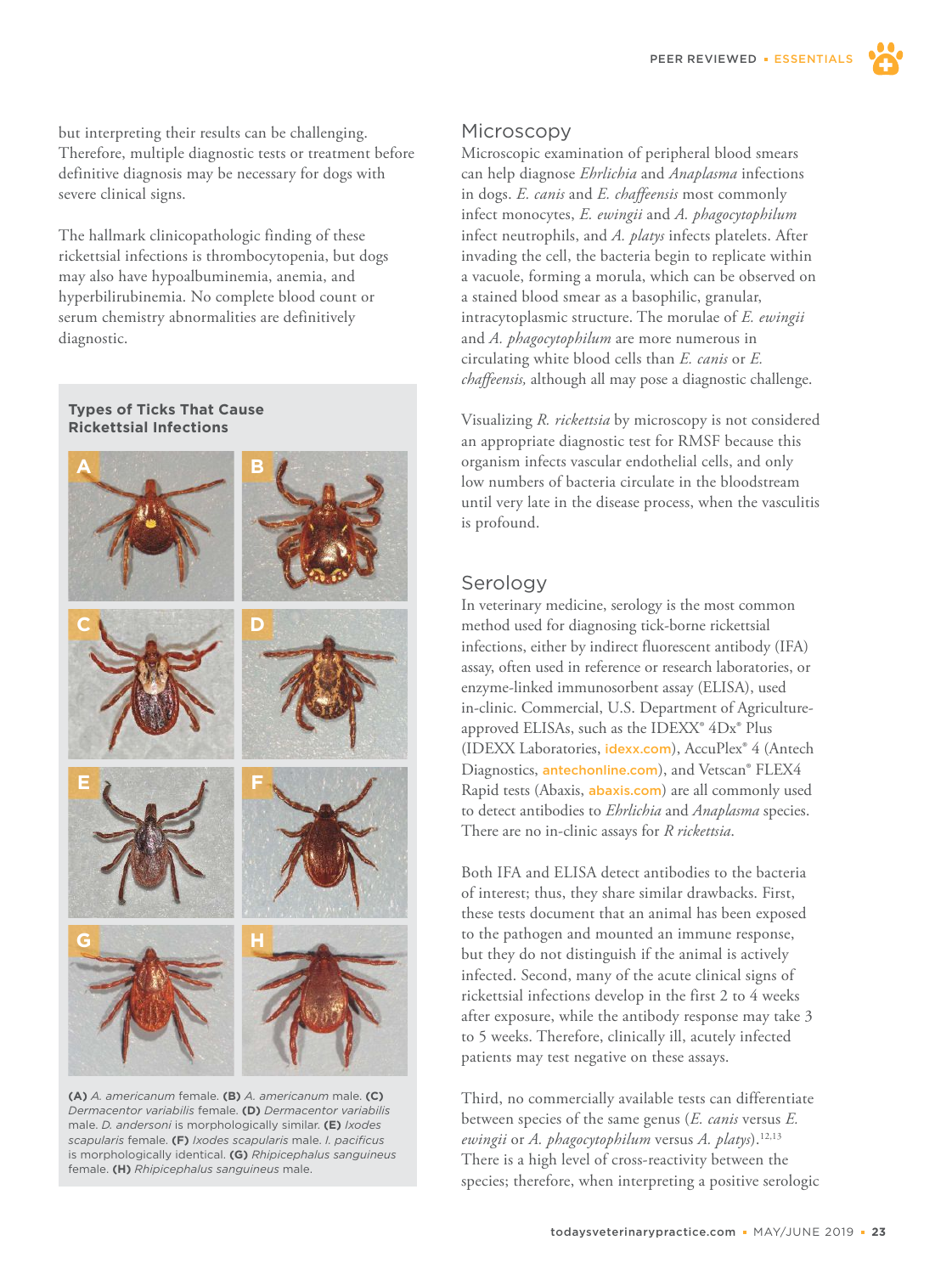# Doxycycline is the treatment of choice for all rickettsial infections of dogs.

result, veterinarians must take into account the tick exposure and regional tick-borne disease risk to make a diagnosis. Additionally, even the IFA used for detecting antibodies to *R. rickettsii* has a low specificity, likely detecting other tick-borne *Rickettsia* species of low or unknown pathogenicity in dogs. This complicates interpretation of results, as healthy dogs may have antibodies to a *Rickettsia* species without being infected with any rickettsial agent, let alone *R. rickettsii.*<sup>14</sup>

Finally, these antibodies can persist for at least a year and up to the life of the dog. This makes interpreting repeatedly positive tests in subsequent years even more challenging because the animal may have been reexposed and infected or just have residual antibodies from the initial exposure. Overall, serologic assay results should be interpreted in conjunction with clinical signs, tick exposure, and results of other diagnostic tests.

# Polymerase Chain Reaction

Molecular detection of rickettsial pathogens using polymerase chain reaction (PCR) to target speciesspecific nucleic acid sequences is now a commonly used diagnostic tool in reference laboratories. The specificity of these tests can allow veterinarians to screen specifically for the more pathogenic species described, especially in the face of conflicting antibody results.

PCR is the test method best suited for diagnosing an acutely ill patient with peak rickettsemia in the first 2 weeks of infection. Even within this window, however, the levels of bacteria in the blood can fluctuate, and positive results from whole blood samples most commonly coincide with peaks in fever.<sup>11,15</sup> This is especially true for *R. rickettsia*, which infects vascular endothelial cells. Similar to microscopy, there often is not enough circulating organism in the blood to be detected by PCR; therefore, multiple tests on separate days are advised for definitive diagnosis.

Molecular diagnostics can also be helpful in monitoring response to treatment. Previously infected dogs without clinical signs that test negative by PCR for a rickettsial agent should be considered cleared, although recrudescence is possible.

Positive PCR results can be a very specific, definitive diagnosis, but negative PCR results must be interpreted with caution. Sample amount, sample quality, presence of PCR inhibitors, and low circulating pathogen levels can all affect the ability to amplify DNA. Therefore, in the face of a negative test result, other diagnostic techniques and clinical signs should be used to guide treatment for rickettsial diseases.

#### TREATMENT

While definitive diagnosis is an important step in good antimicrobial stewardship, delaying treatment can have grave consequences for rickettsemic patients, especially dogs with RMSF. Prompt initiation of antibacterial and supportive treatment for dogs with clinical signs consistent with a tick-borne rickettsial infection is the most prudent way to protect patients from progressing to a fatal, unrecoverable condition while waiting for results.

Doxycycline is the treatment of choice for all rickettsial infections of dogs. The most appropriate treatment regimen is 10 mg/kg q24h for 28 days.<sup>16</sup> Recently, doxycycline shortages have made this drug prohibitively expensive, prompting researchers to test the efficacy of a similar compound, minocycline. A treatment regimen of minocycline at 10 mg/kg q12h for 28 days was as effective as the traditional doxycycline treatment regimen.<sup>17</sup> Owing to its increased lipophilia, minocycline likely needs to be given at a higher dose than doxycycline, hence the twice a day dosing. Imidocarb, rifampin, and other tetracycline drugs have also been used to treat rickettsial infections but should be considered only when doxycycline or minocycline are unavailable.

Response to treatment is usually noted in the first few days, although owners should be reminded to give the full course. Stopping treatment early has been associated with recrudescence of infection. In severe cases, clinical signs may take longer to resolve, but dogs with disease lasting longer than 1 week after treatment should be evaluated for co-infections. Some animals may require parenteral fluids, a blood transfusion, or corticosteroids to get through the severe, acute phase of disease. A short course of corticosteroids (up to 7 days at 0.5 to 1 mg/kg/day) may be helpful in decreasing the